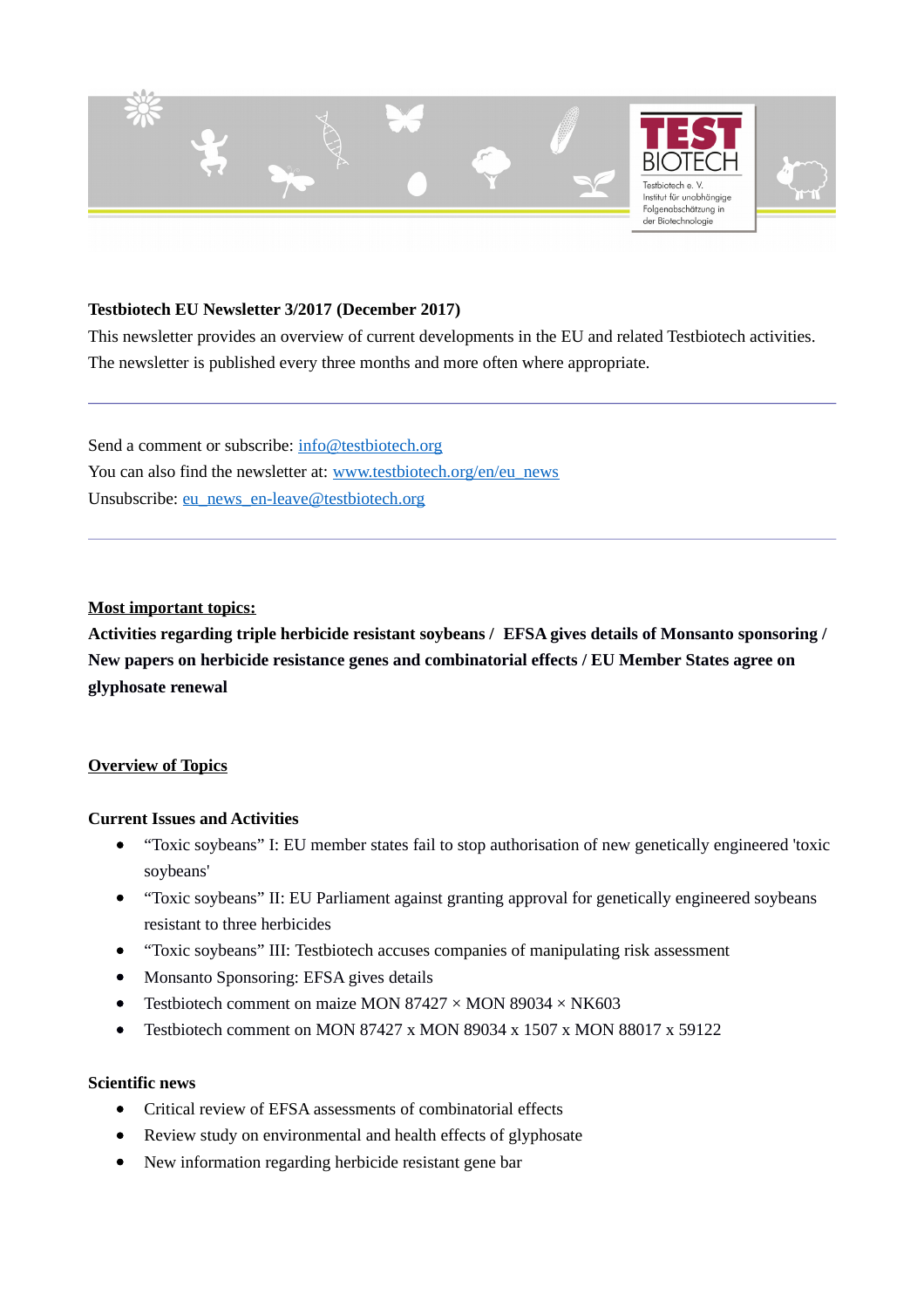#### **News from EFSA**

- Assessment of genetically modified maize  $1507 \times 59122 \times MON810 \times NK603$  and subcombinations for food and feed use
- Assessment of genetically modified oilseed rape MS8, RF3 and MS8×RF3 for renewal of authorisation
- Guidance for the risk assessment of the presence at low levels of genetically modified plant material in imported food and feed
- Assessment of genetically modified sugar beet H7-1 for renewal of authorisation
- Assessment of genetically modified maize GA21 for renewal of authorisation

#### **Other**

EU Member States agree on glyphosate renewal – Resistance growing in EU Parliament

#### **Current Issues and Activities**

## **"Toxic soybeans" I: EU member states fail to stop authorisation of new genetically engineered 'toxic soybeans'**

In votes taken in September and October by EU member states, no qualified majority was reached to stop the authorisation of new genetically engineered soybeans produced by Bayer and Dow AgroSciences. These companies want the EU to approve two new genetically engineered soybeans for import and usage in food and feed. Both these new soybean plants have been engineered to be resistant to three herbicides known to leave residues in the harvest.

[www.testbiotech.org/en/node/2070](https://www.testbiotech.org/en/node/2070)

Testbiotech video clip on this subject: [www.testbiotech.org/en/limits-to-biotech/toxic-soy](https://www.testbiotech.org/en/limits-to-biotech/toxic-soy)

# **"Toxic soybeans" II: EU Parliament against granting approval for genetically engineered soybeans resistant to three herbicides**

The EU Parliament is calling for the rejection of approval for import and use in food and feed for genetically engineered soybeans resistant to three herbicides. The resolution was passed by the European Parliament in October.

[www.testbiotech.org/en/node/2098](https://www.testbiotech.org/en/node/2098)

## **"Toxic soybeans" III: Testbiotech accuses companies of manipulating risk assessment**

According to a Testbiotech analysis, there are clear indications that the companies Dow and Bayer manipulated the data for risk assessment of their genetically engineered soybeans. The claim is based on analysis of the data presented by the companies for risk assessment in the EU. Analysis showed that Dow used a special sample of the genetically engineered soybeans in their feeding studies with rats, which was sprayed with much lower amount of herbicides than usual. In their field trials, Bayer only applied a fraction of the amounts of the herbicides that would normally be used in agricultural practice. The European Food Safety Authority EFSA only just this week and after a long delay made relevant documents on risk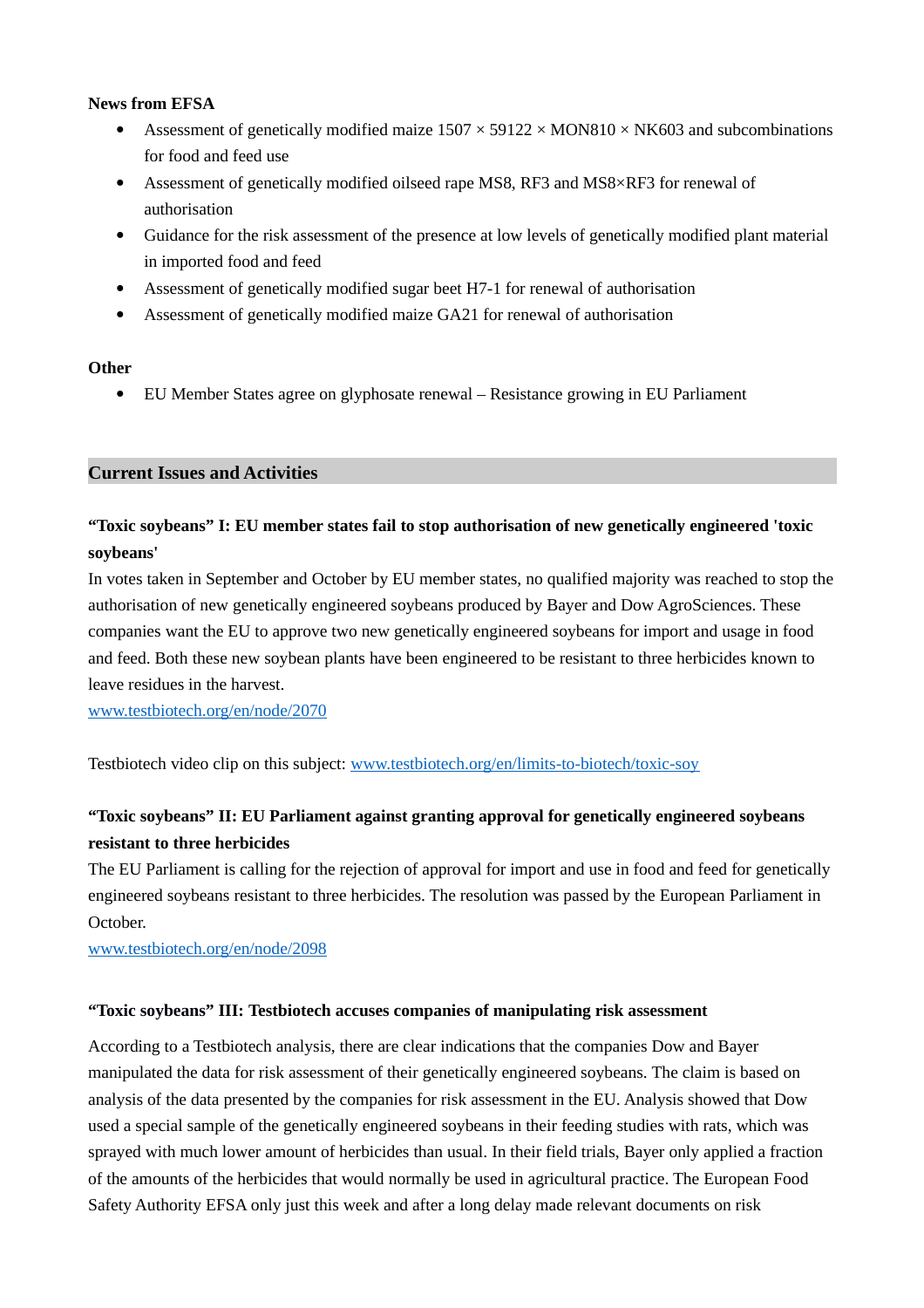assessment available. Testbiotech is demanding that EU approval is stopped. [www.testbiotech.org/en/node/2124](https://www.testbiotech.org/en/node/2124)

Most recent version of the background on the risks of genetically engineered soybeans: [www.testbiotech.org/node/2066](http://www.testbiotech.org/node/2066)

#### **Monsanto Sponsoring: EFSA gives details**

In a letter to Testbiotech, the European Food Safety Authority (EFSA) has confirmed that there was an offer to sponsor a trip for a leading expert at the authority. According to present knowledge, the US company Monsanto made this offer via a straw man. It was meant to cover the travel costs of a trip to a conference in the USA where there was to be a discussion on the risks of glyphosate. According to the chair of the EFSA management board, Jaana Husu-Kallio, the authority sent one of their employees to the conference, but the offer of sponsorship was rejected.

[www.testbiotech.org/en/node/2103](https://www.testbiotech.org/en/node/2103)

Previously EFSA had rejected any suggestion that the participation of any of its experts in a conference was indirectly funded by Monsanto. In a letter sent to Testbiotech, EFSA did not answer any of the crucial questions contained in a letter sent to them by Testbiotech. [www.testbiotech.org/en/node/2061](https://www.testbiotech.org/en/node/2061)

#### **Testbiotech comment on maize MON 87427 × MON 89034 × NK603**

Testbiotech commented on an EFSA opinion on maize MON 87427 × MON 89034 × NK603 and subcombinations produced by Monsanto. Testbiotech found that EFSA's opinion should be rejected. For example, EFSA did not request any data regarding possible toxicity and impact on the immune system. For several subcombinations, no data were requested at all.

[www.testbiotech.org.node/2095](https://www.testbiotech.org.node/2095)

#### **Testbiotech comment on MON 87427 x MON 89034 x 1507 x MON 88017 x 59122**

Testbiotech commented on an EFSA opinion on maize MON 87427 x MON 89034 x 1507 x MON 88017 x 59122 and subcombinations produced by Monsanto. According to Testbiotech's assessment, EFSA did not request any empirical data regarding toxicity and impact on the immune system, and did not name the knowledge gaps or uncertainties. Combinatorial effects were ignored as well as the consequences of higher dosage of glyphosate applications.

[www.testbiotech.org/node/2116](https://www.testbiotech.org/node/2116)

#### **Scientific news**

#### **Critical review of EFSA assessments of combinatorial effects**

In a newly published paper ("Criticism of EFSA's scientific opinion on combinatorial effects of 'stacked' GM plants"), author Thomas Bøhn reviewed the risk assessment of so-called stacked events carried out by EFSA. Bøhn and other scientists had earlier found that combinatorial effects of Bt toxins and glyphosate in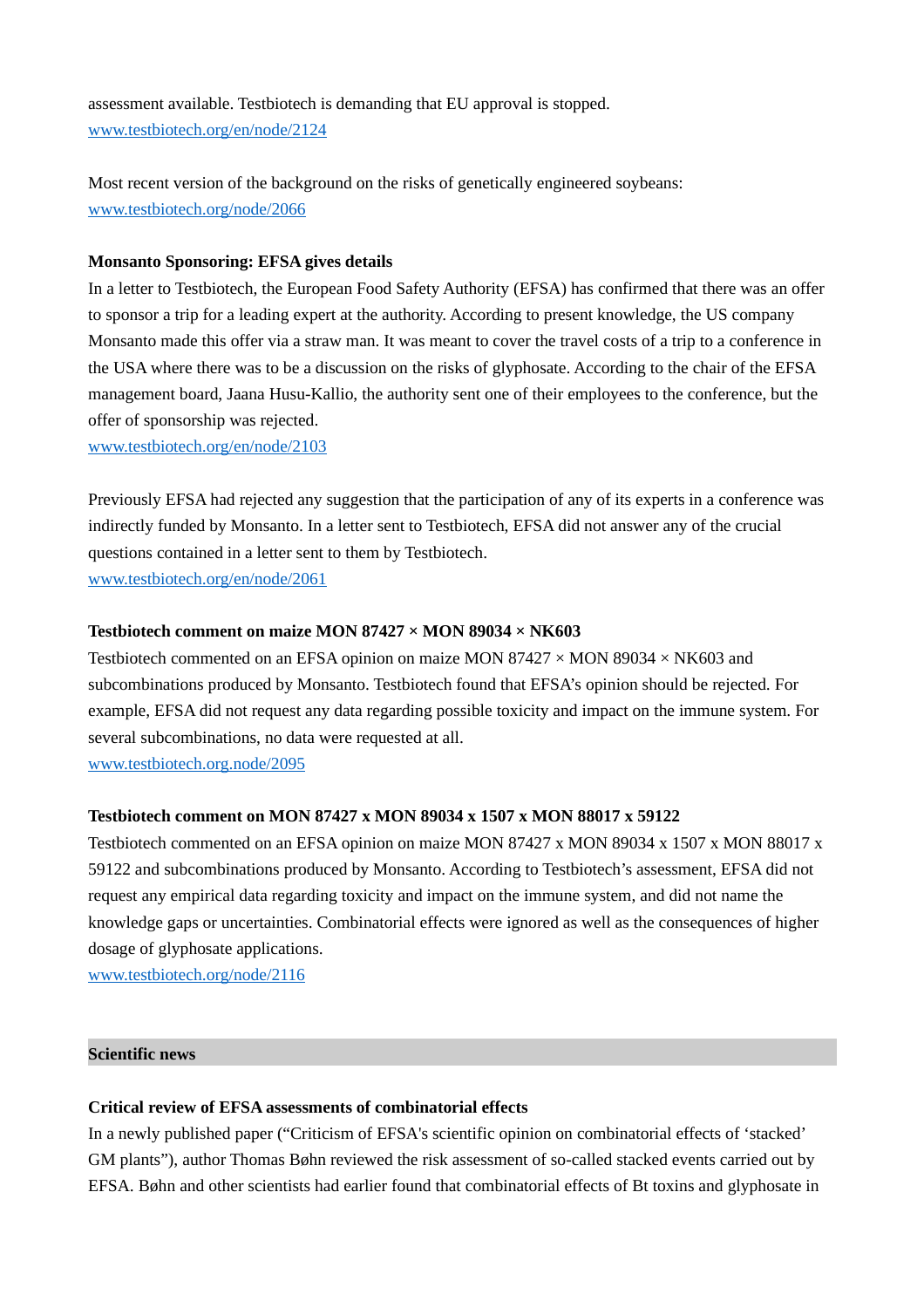*Daphnia magna* had not been adequately addressed by the EFSA GMO Panel. However, EFSA dismissed these peer-reviewed results. In his reply to EFSA, Bøhn argues that EFSA does not carry out proper assessments of combinatorial effects of different Cry-toxins or Cry-toxins together with one or more herbicides.

[www.sciencedirect.com/science/article/pii/S0278691517306907](https://www.sciencedirect.com/science/article/pii/S0278691517306907)

#### **Review study on environmental and health effects of glyphosate**

A new review, *"Environmental and health effects of the herbicide glyphosate"* was published in the journal *Science of The Total Environment.* The authors review the scientific literature on the movement and residues of glyphosate and its breakdown product aminomethyl phosphonic acid (AMPA) in soil and water, their toxicity to macro- and microorganisms, their effects on microbial compositions and potential indirect effects on plant, animal and human health. Whereas direct health effects for humans are still disputed (as reflected in the dispute between IARC, EFSA and others), the paper concentrates on less prominently discussed effects like shifts in microbial community composition in soil, plants and animals. For example, they claim a connection between glyphosate usage and antibiotic resistance. In conclusion, the authors suggest that the problems associated with the large scale and intensive use of glyphosate are not properly reflected in the risk assessments of regulatory agencies.

[www.sciencedirect.com/science/article/pii/S0048969717330279](https://www.sciencedirect.com/science/article/pii/S0048969717330279)

#### **New information regarding herbicide resistant gene bar**

A recent study published in *Nature Plants* (*"Non-specific activities of the major herbicider esistance gene BAR"*) sheds light on unintended effects caused by the usage of herbicide resistance genes in genetically engineered plants. Researchers from USA and Switzerland found that the widely used herbicide resistance gene bar, which produces a protein that renders plants tolerant towards glufosinate-ammonium, also produces two new enzymes, acetyl-aminoadipate and acetyl-tryptophan. These findings came as a surprise, as the bar gene has been used in transgenic plants for decades without any hint that it may interfere with plant metabolism. Tests also revealed that accumulation of the newly produced enzymes can be found in all plant species that were created in the experiments, such as soybean, canola, mustard and wheat. According to the authors, acetyl-tryptophan is a naturally occurring metabolite in different plant species. However, acetyl-aminoadipate has never been reported as a plant metabolite before. As several transgenic crops containing the bar gene are authorised in the EU, the results of the study should lead to further investigations regarding possible risks and a re-evaluation of EFSA's risk assessment of the events in question.

[www.nature.com/articles/s41477-017-0061-1](https://www.nature.com/articles/s41477-017-0061-1)

#### **News from EFSA**

## **Assessment of genetically modified maize 1507 × 59122 × MON810 × NK603 and subcombinations, for food and feed uses**

On 28 November, the GMO Panel published an opinion on insecticidal and herbicide tolerant maize 1507  $\times$ 59122 × MON810 × NK603. EFSA comes to the conclusion that *"the four-event stack maize is as safe and*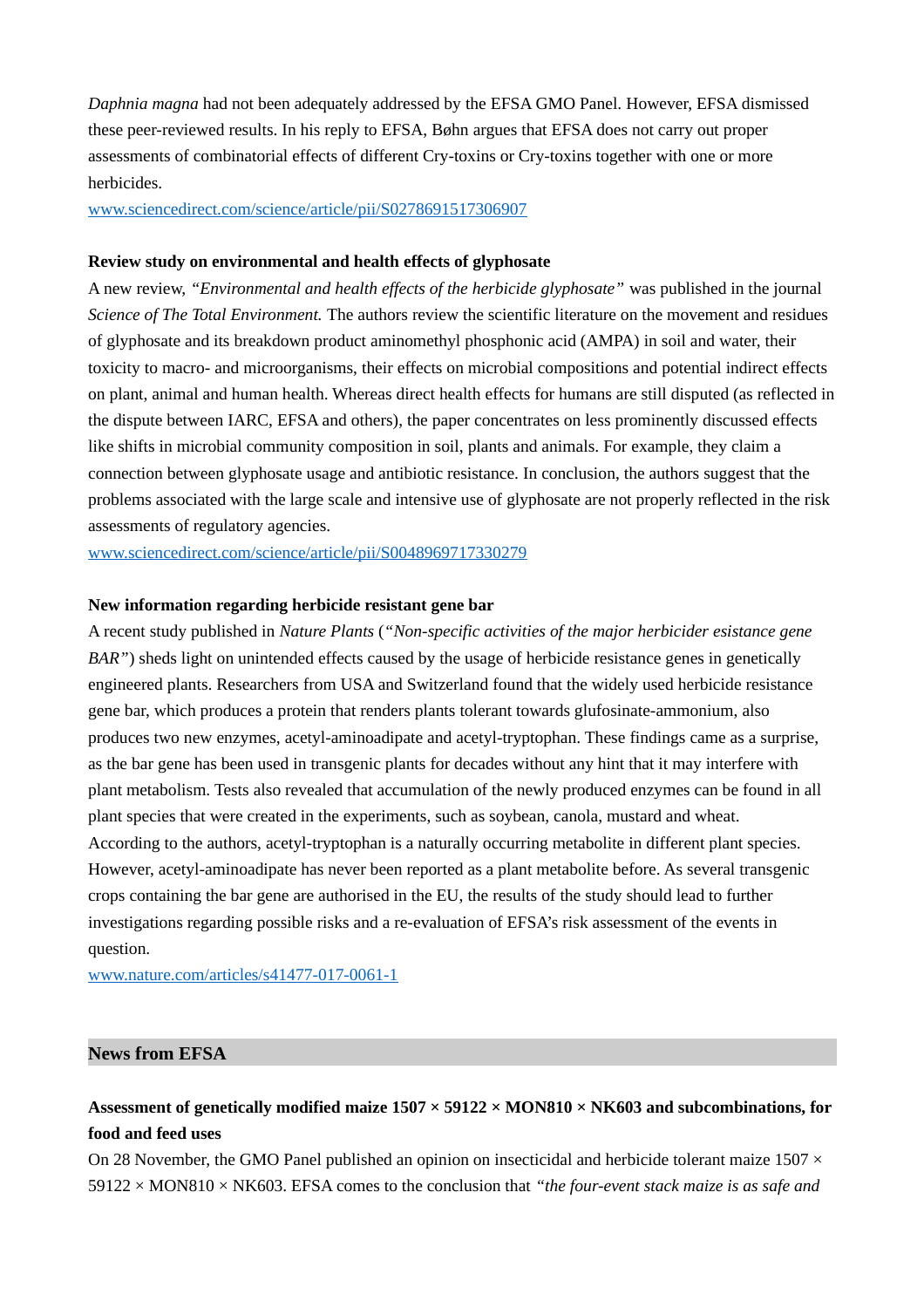*as nutritious as its non-GM comparator".* [www.efsa.europa.eu/en/efsajournal/pub/5000](http://www.efsa.europa.eu/en/efsajournal/pub/5000)

## **Assessment of genetically modified oilseed rape MS8, RF3 and MS8×RF3 for renewal of authorisation**

On 28 November 2017, EFSA published an assessment regarding the application for renewal of authorisation of glufosinate tolerant oilseed rape MS8, RF3 and MS8×RF3. The GMO Panel concluded *"that there is no evidence in the context of this renewal application for new hazards, modified exposure or scientific uncertainties that would change the conclusions of the original risk assessment on oilseed rape MS8, RF3 and MS8×RF3."*

[www.efsa.europa.eu/en/efsajournal/pub/5067](http://www.efsa.europa.eu/en/efsajournal/pub/5067)

# **Guidance for the risk assessment of the presence at low levels of genetically modified plant material in imported food and feed**

On 20 November 2017, EFSA published new guidance regarding risk assessment of low level presence of genetically engineered plants in imported food and feed (www.efsa.europa.eu/en/efsajournal/pub/5048). The guidance is intended to indicate some basic scientific requirements considered necessary for risk assessment. The main points recommended by EFSA are:

- Characterisation of the transformation event and of its intended effects;
- On a case-by-case basis, a targeted compositional analysis should be requested;
- The possible cumulative contribution to an ingredient from various genetically modified plants and derived products present at low level and showing similar traits should be considered.
- Comparative analysis studies of the genetically engineered plant and 90-day toxicity studies in rodents on the whole food and feed are not considered as necessary by EFSA.

A technical report, *"Outcome of the European Member States and Public consultations on the draft guidance",* can be found here:

[www.efsa.europa.eu/en/supporting/pub/1329e](http://www.efsa.europa.eu/en/supporting/pub/1329e)

## **Assessment of genetically modified sugar beet H7-1 for renewal of authorisation**

On 16 November, EFSA published an opinion regarding the renewal of authorisation of glyphosate-tolerant sugar beet. The GMO Panel concluded that *"there is no evidence in the context of this renewal application for new hazards, modified exposure or scientific uncertainties that would change the conclusions of the original risk assessment on sugar beet H7-1."*

[www.efsa.europa.eu/en/efsajournal/pub/5065](http://www.efsa.europa.eu/en/efsajournal/pub/5065)

## **Assessment of genetically modified maize GA21 for renewal of authorisation**

On 24 October, EFSA published an assessment regarding the renewal of authorisation of glyphosate tolerant maize GA21. The GMO Panel concluded that *"there is no evidence in the renewal application EFSA-GMO-RX-005 for new hazards, modified exposure or scientific uncertainties that would change the conclusions of the original risk assessment on maize GA21."*

[www.efsa.europa.eu/en/efsajournal/pub/5006](http://www.efsa.europa.eu/en/efsajournal/pub/5006)